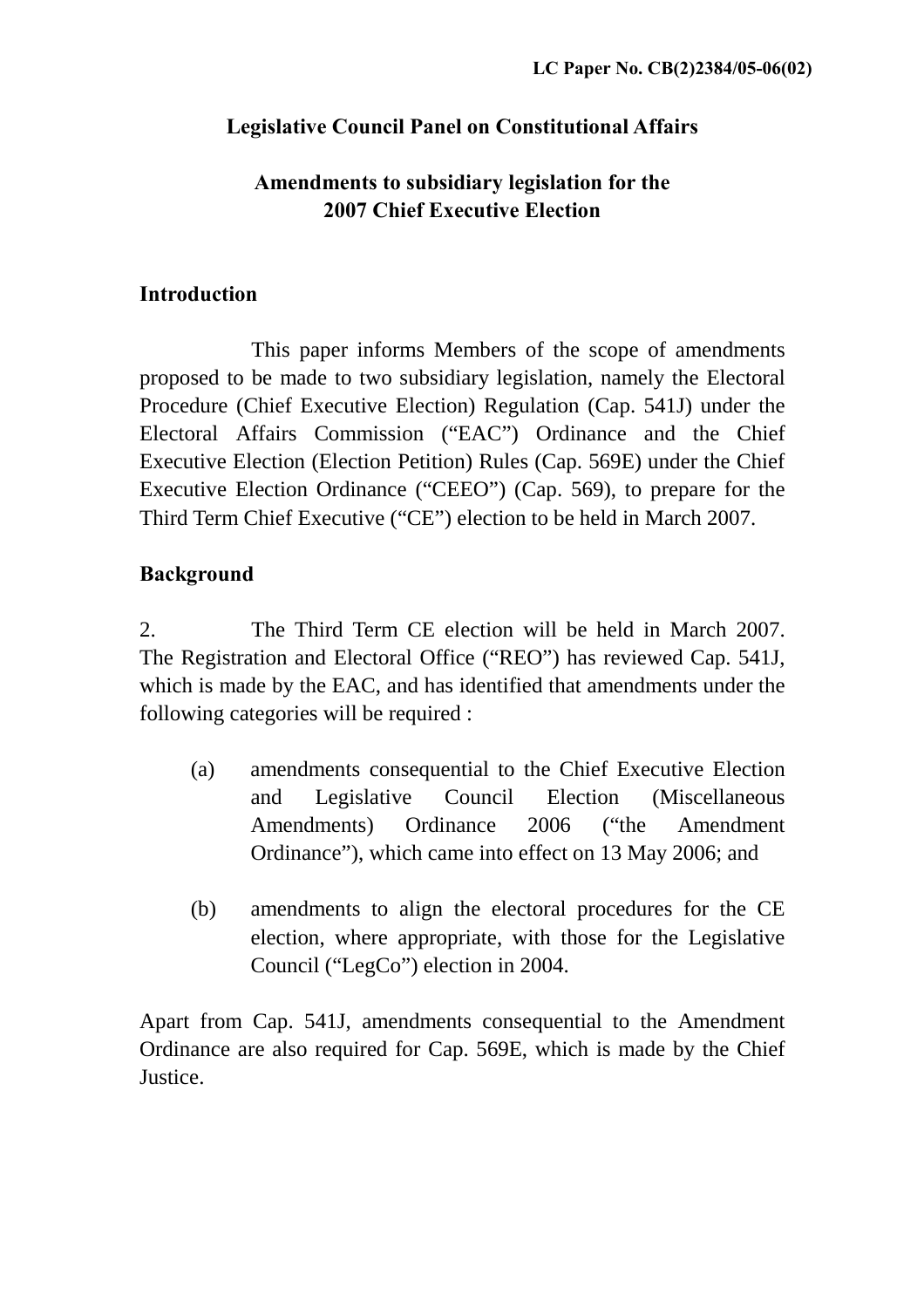#### **Scope of amendments**

#### **(a) Amendments consequential to the Amendment Ordinance**

#### *Sole candidate : electoral arrangements*

3. The Amendment Ordinance has amended the CEEO to provide that, if only one CE candidate is validly nominated, election proceedings shall continue. The electoral arrangements as set out in the Amendment Ordinance are as follows :

- (a) When voting, Election Committee ("EC") members may indicate in the ballot papers either to support or not support the sole candidate.
- (b) The sole candidate shall be returned at the election if the number of support votes he obtains constitutes more than half of the total number of valid votes cast. The Returning Officer ("RO") shall publicly declare that the candidate is elected.
- (c) If the number of support votes obtained by the candidate falls short of more than half of the total valid votes cast, the RO shall publicly declare that:
	- (i) the candidate is not elected at the election; and
	- (ii) the election is terminated.
- (d) Following termination of the election, there shall be a new round of nominations.
- (e) If, at the close of the new round of nominations, there is still only one candidate, the election process shall continue by following the arrangements set out in (a)-(d) above. If necessary, the process will be repeated until a candidate is returned.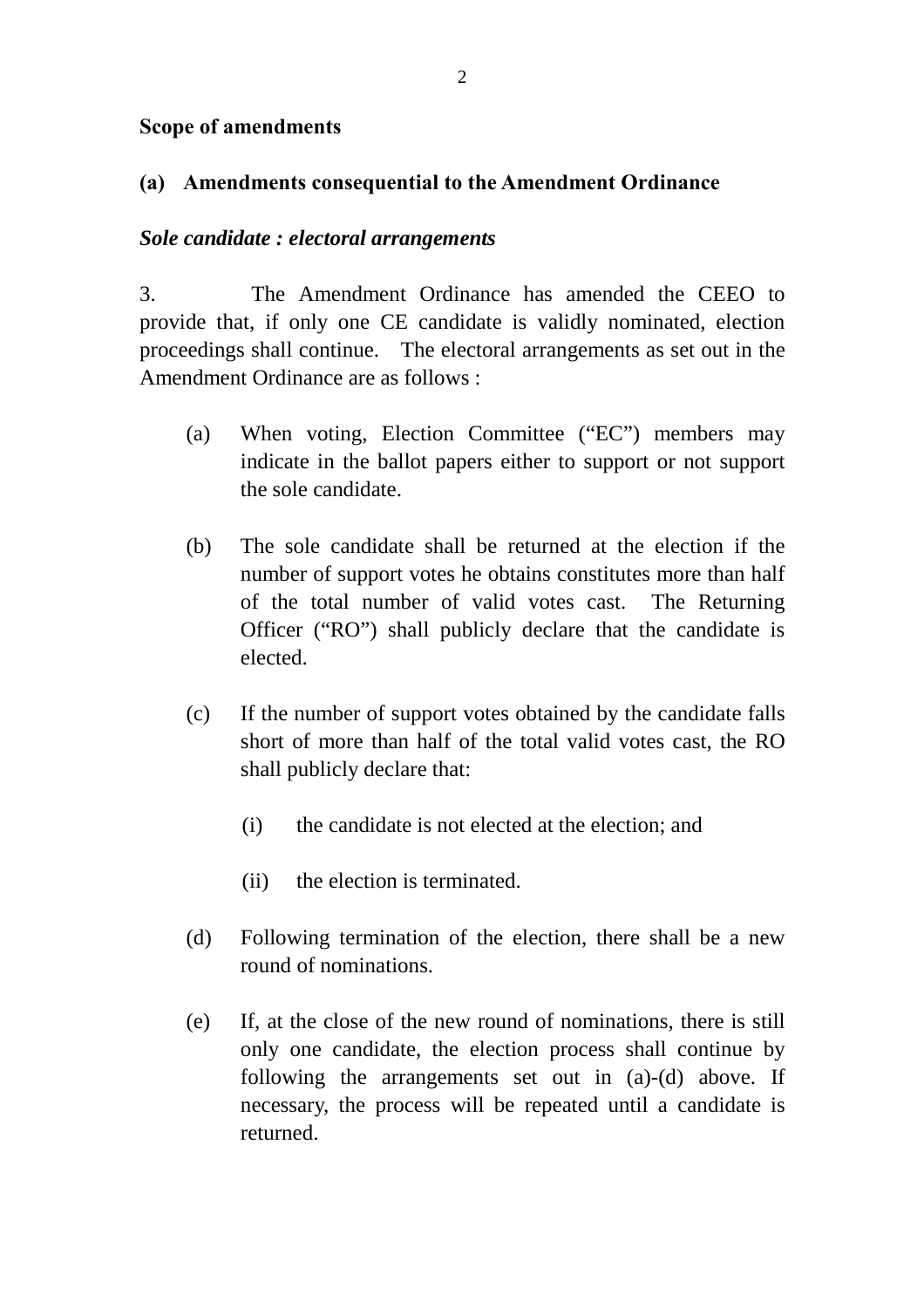4. Consequential amendments to Cap. 541J will be required to provide for detailed arrangements to implement the above procedures. Such arrangements will largely be modelled on, where appropriate, those for a contested election. The main amendments to Cap. 541J in this respect are set out at **Annex A** for easy reference.

#### *Sole candidate : election petition*

5. The grounds for lodging an election petition against the result of a CE election are specified in the CEEO. Under the amendments introduced by the Amendment Ordinance, an additional ground for petition has been provided for, i.e. a sole candidate declared by the RO as not returned in an election is not returned because material irregularity has occurred in the election. Consequential amendments are required for Cap. 569E, which sets out the detailed arrangements for election petitions, to include this additional ground for election petitions and to make appropriate changes to the petition form.

# **(b) Amendments to align electoral procedures for CE election with those for LegCo election**

6. The REO has also reviewed the electoral procedures for the CE election, as set out in Cap. 541J, and identified areas where the electoral arrangements should tally with those for other elections, in particular the LegCo election, as set out separately in the EAC (Electoral Procedure) (Legislative Council) Regulation (Cap. 541D). These include, among others, electoral arrangements which facilitate the keeping of order within the polling station on polling day and counting of votes, and increase in the penalty for unauthorised filming, photographing, audio/video recording within a polling station. Details of the main amendments, mostly technical in nature, are set out in **Annex B**. (A similar alignment exercise has been done in respect of the electoral procedures for Election Committee subsector elections, as set out in the EAC (Electoral Procedure) (Election Committee) Regulation (Cap. 541I). The Amendment Regulation to amend Cap. 541I is now being scrutinised by the LegCo. Depending on the outcome of the scrutiny, relevant provisions of Cap. 541I will also be adopted for Cap. 541J.)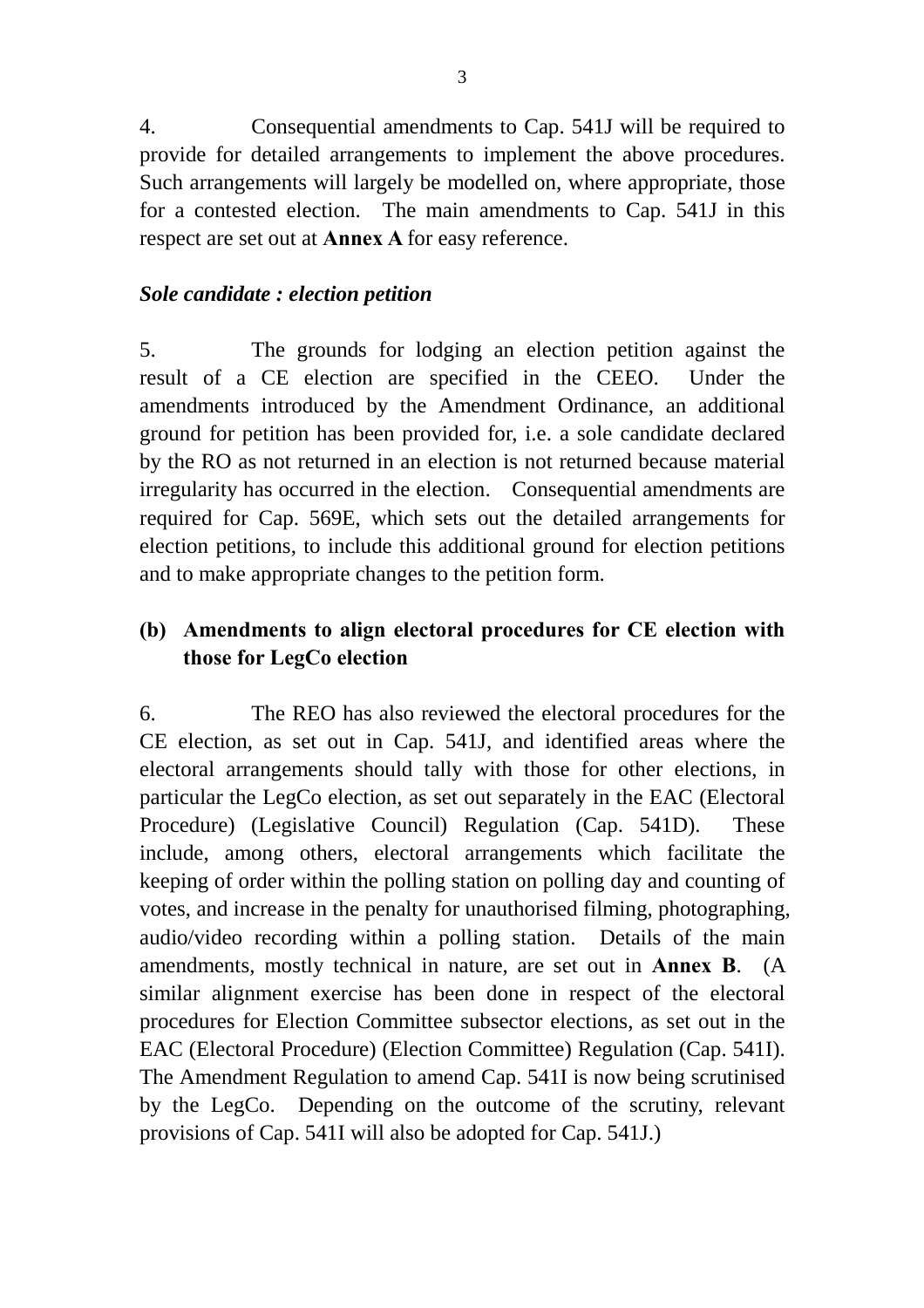# **Legislative Timetable**

7. The amendments to Cap. 541J will be made by the EAC whereas those to Cap. 569E will be made by the Chief Justice. The aim is to gazette the two sets of amendments regulation / rules and to table them in the Council for vetting in October 2006.

Registration and Electoral Office June 2006

GP020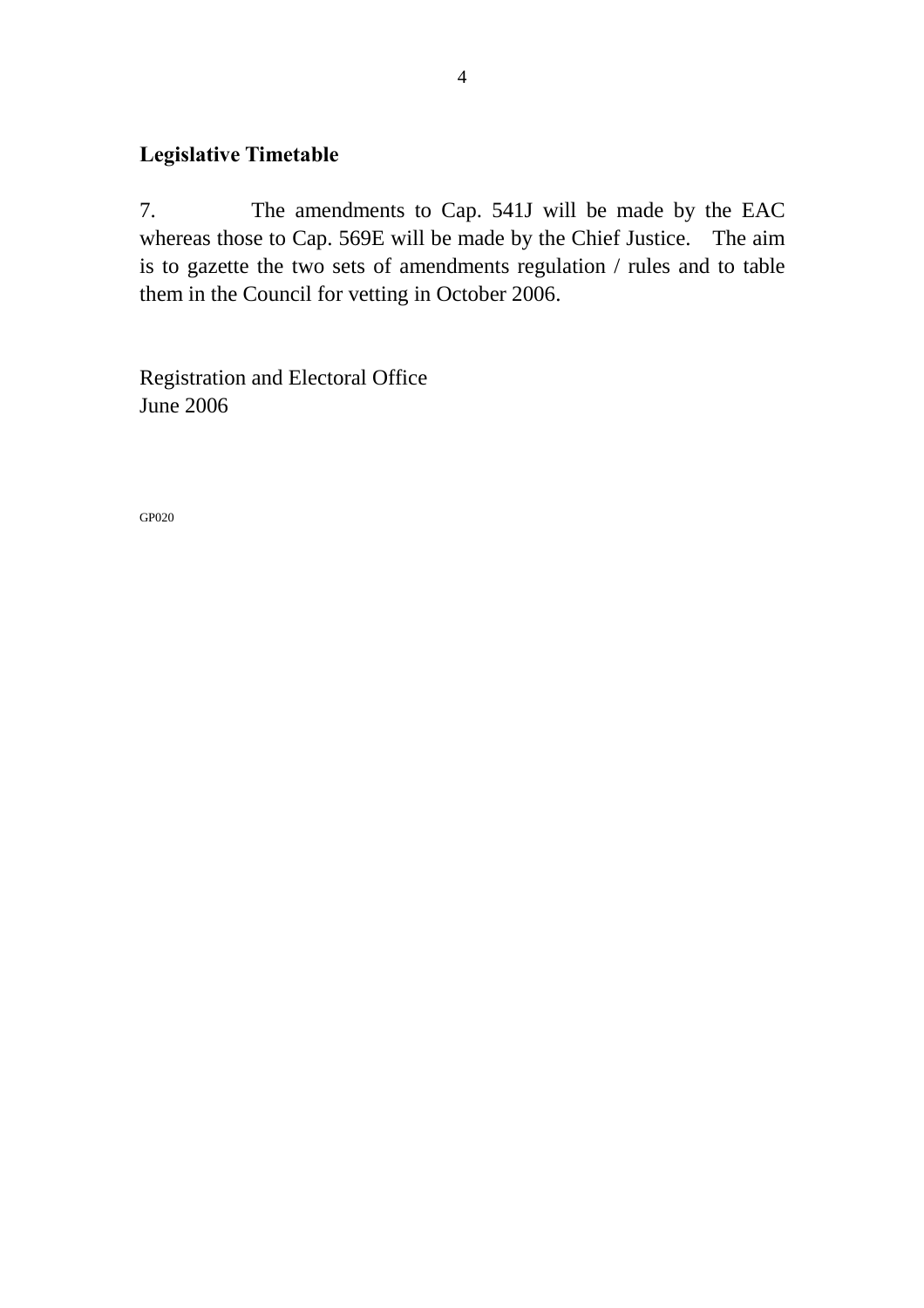# **Main Amendments to the Electoral Procedure (Chief Executive Election) Regulation (Cap. 541J) in relation to the electoral arrangements in the event of sole candidate**

### **Nomination**

- 1. Similar to a contested election, provide that a copy of the candidate's nomination form shall be made available for public inspection until publication of election result.
- 2. Amend the content requirement for the Gazette notice relating to submission of nomination forms, to state that a poll will be held on the polling day even if there is only one validly nominated candidate.

### **Polling Arrangement**

- 3. Provide that polling will be conducted, where only one candidate is validly nominated, in accordance with the new section 26A of the CEEO. [Note : According to section 26A of the CEEO, in relation to an election with only one validly nominated candidate, electors may cast either a support vote or a not support vote. If the number of support votes obtained by the candidate exceeds half of the total number of valid votes cast in the poll, he shall be returned at the election. If the number of support votes obtained by the candidate does not exceed half of the total number of valid votes cast in the poll, he shall not be returned at the election.]
- 4. Similar to a contested election, provide that the polling hours for an election with only one validly nominated candidate shall be appointed by the Chief Electoral Officer ("CEO").

# **Ballot Papers and Voting Procedure**

5. Specify the new form of the ballot paper, on which electors may cast either a support vote or a not support vote, for an election where only one candidate is validly nominated.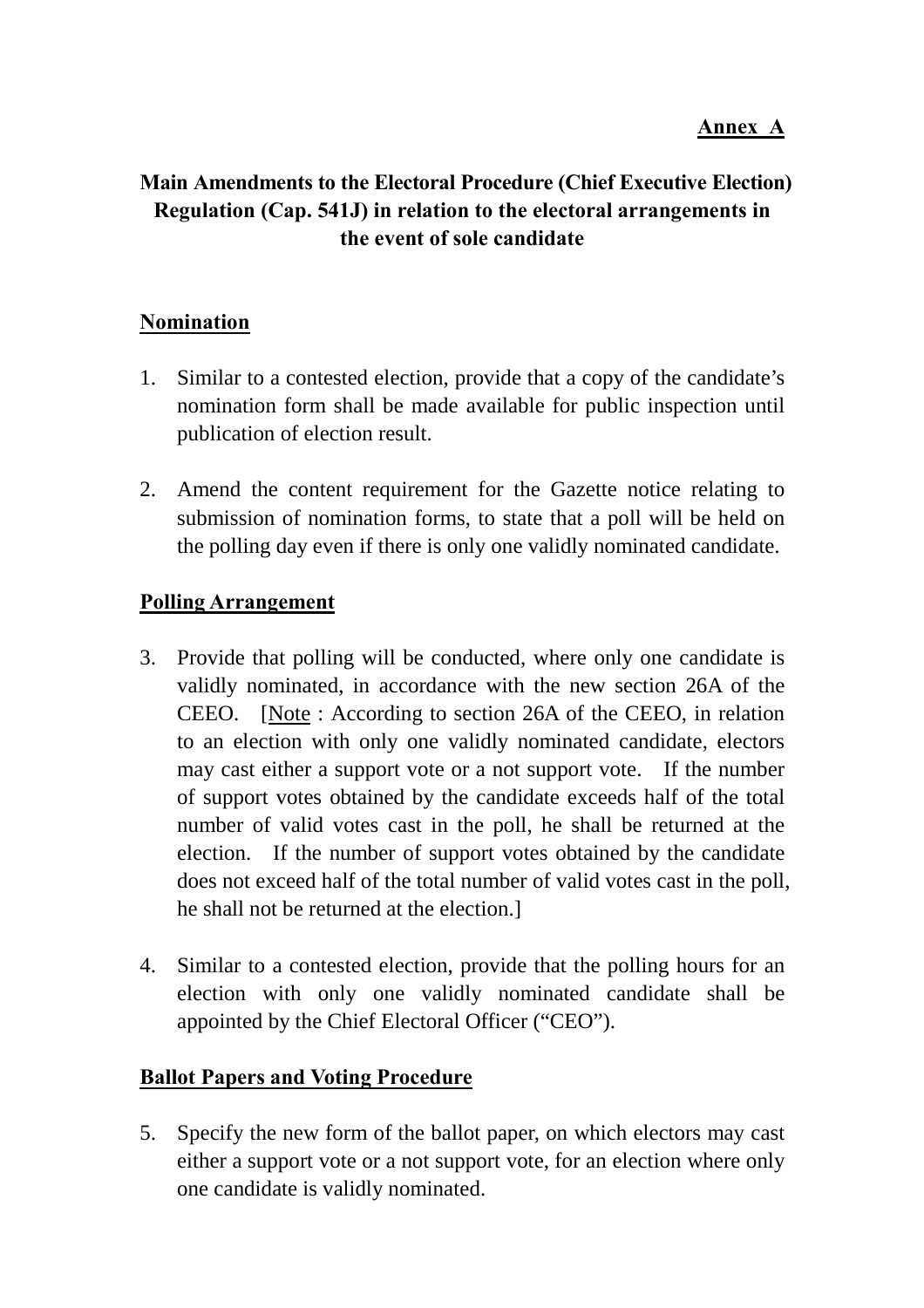6. Similar to a contested election, provide that for an election with only one validly nominated candidate, an elector should affix the chop to give a single " $\checkmark$ " in the circle opposite either the words support or not support.

# **Counting of Votes**

- 7. Extend the existing provisions for contested elections in relation to :
	- (a) the scope of questionable paper and the procedures to determine their validity, and
	- (b) the procedures to verify ballot paper account, count votes, and issue notice of election result,

to cover an election with only one validly nominated candidate.

- 8. Similar to a contested election, provide that after the election result has been declared, the Returning Officer ("RO") should put the ballot papers into sealed packets for the CEO to retain for six months.
- 9. Require the RO to terminate the election proceedings and to make the relevant declarations if the sole candidate fails to obtain adequate support votes and is not returned.
- 10. Similar to a contested election, provide for the procedure after termination of election proceedings if the sole candidate dies or is disqualified from being elected.

#### **Secrecy of votes**

11. Extend provisions regarding secrecy of vote to cover an election with only one validly nominated candidate (e.g. no person shall require an elector to disclose whether he has cast a support vote or a not support vote).

Registration and Electoral Office June 2006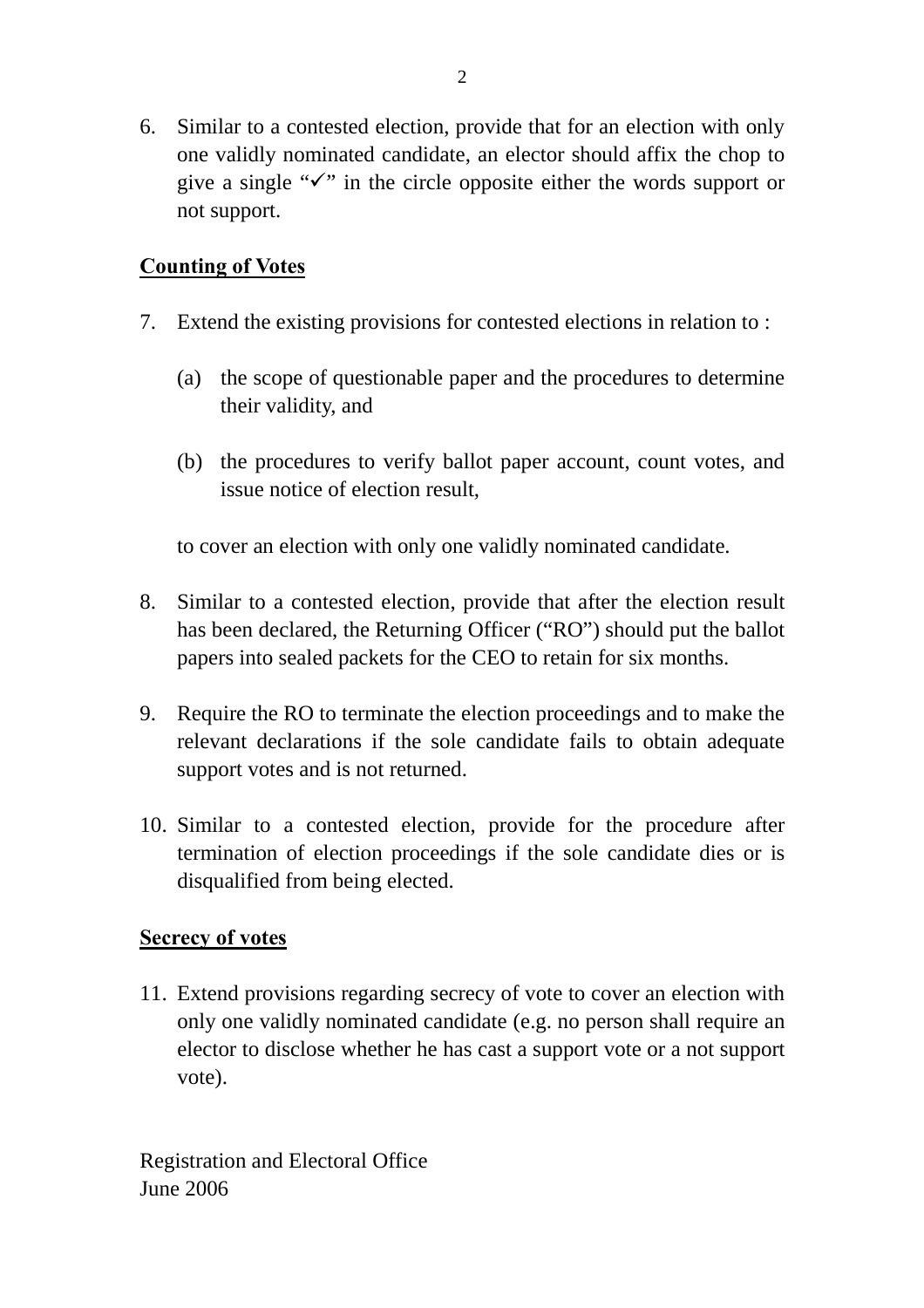# **Main Amendments to the Electoral Procedure (Chief Executive Election) Regulation (Cap. 541J) to align with similar provisions in another EAC regulation governing the conduct of the LegCo election**

# **No Canvassing Zone ("NCZ") / No Staying Zone ("NSZ")**

- 1. Advance the deadline for the Returning Officer ("RO") to notify candidates on the determination of NCZ and NSZ from "2 days" to "7 days" before polling day. *[Relevant corresponding section in Cap. 541D for LegCo elections: Section 40(7).]*
- 2. Provide that, in addition to the RO, a PRO authorised by the RO may also vary the NCZ and NSZ on polling day. *[Relevant corresponding section in Cap. 541D for LegCo elections: Section 92(2).]*
- 3. Require that canvassing activity on polling day should be conducted in such a way that its sound cannot be heard in the NCZ. *[Relevant corresponding section in Cap. 541D for LegCo elections: Section 40(16)(aa).]*

# **Polling stations**

- 4. Make clear that Police officers and persons authorised by RO to act as liaison officers may not be excluded from entering and be present at the polling stations. *[Relevant corresponding section in Cap. 541D for LegCo elections: Section 44(4)(i) & (j).]*
- 5. Provide that in addition to the PRO, other officers (i.e. RO, Assistant RO and PO) may also direct a person not to communicate with electors or use any device for electronic communication within a polling station. *[Relevant corresponding section in Cap. 541D for LegCo elections: Section 45(1).]*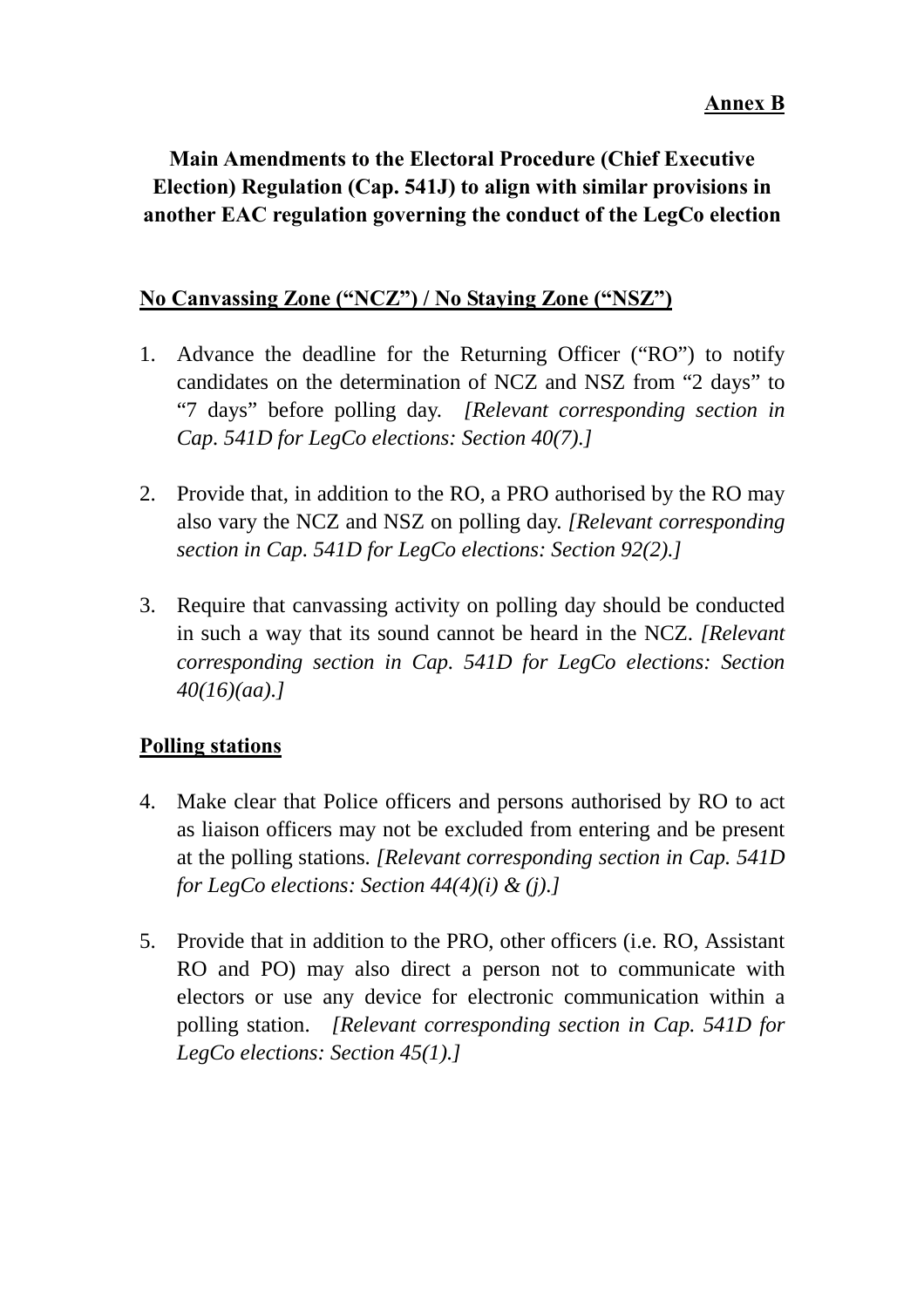- 6. Make clear that Police officers and persons authorised by RO to act as liaison officers are not refrained from communicating with an elector and using any device for electronic communication in the polling stations. *[Relevant corresponding section in Cap. 541D for LegCo elections: Section 45(6).]*
- 7. Increase the penalty for unauthorised filming, photographing, audio/video recording within a polling station, in respect of imprisonment, from 3 months to 6 months. *[Relevant corresponding section in Cap. 541D for LegCo elections: Sections 45(7)(a).]*

# **Counting of voting**

- 8. Advance the deadline for a candidate to notify the RO of his appointment of any counting agent from "3 days preceding the polling date" to "one week before polling day" to provide sufficient time for the RO to make the necessary arrangements. *[Relevant corresponding section in Cap. 541D for LegCo elections: Section 66(5).]*
- 9. Make clear that the scope of questionable ballot papers to be determined by the RO includes those on which there is writing or a mark by which the elector can "possibly" be identified. *[Relevant corresponding section in Cap. 541D for LegCo elections: Section 80(1)(a).]*
- 10. Provide that, in addition to the candidate and the election agent, a counting agent may also inspect questionable ballot papers set aside by the RO and make representations to the RO, or raise objections to RO's decisions to accept or reject a questionable ballot paper. *[Relevant corresponding section in Cap. 541D for LegCo elections: Sections 81(1), 81(4) and 81(5).]*
- 11. Increase the penalty for violation of secrecy of vote, in respect of imprisonment, from 3 months to 6 months. *[Relevant corresponding section in Cap. 541D for LegCo elections: Section 96(10).]*